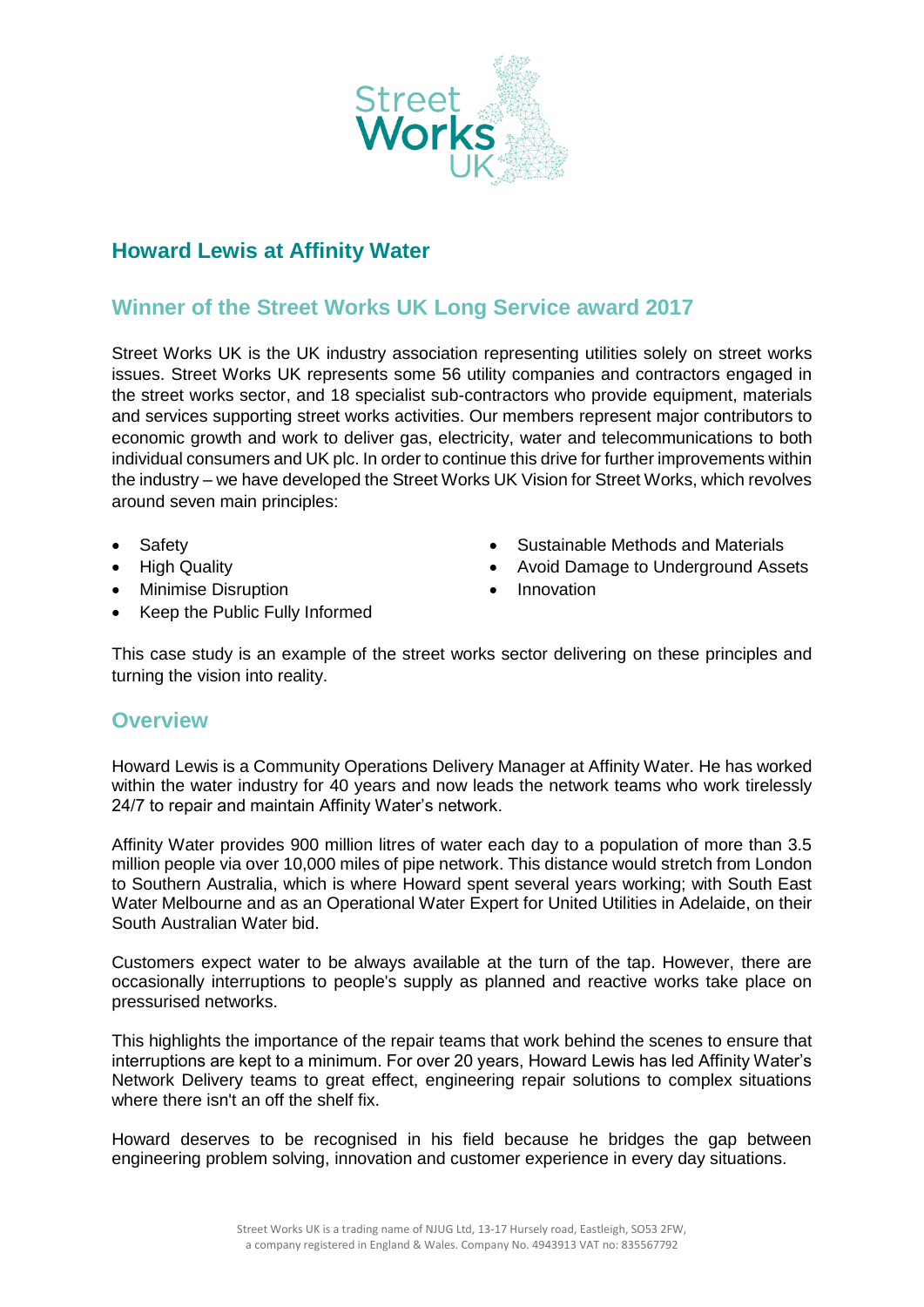

Often engineers work behind the scenes, more comfortable in the detail of the theory than the on site application if it. Howard is a different type of engineer, designing repair solutions and then joining front line teams to see the repair through to completion.

Howard prides himself in collaborating with others to put the customer at the centre of everything he does. It is this ethos that has led him to be a key player in the deployment of non intrusive repair methodologies.

When things go wrong, he uses his knowledge to establish plans from the beginning of an incident and coaches others to deliver them.

An example of this was the under pressure installation of an overland 12" trunk main following a burst under a stream that would have led to around 300 customers being without water one Christmas.

The repair immediately focused on restoring supplies using under pressure technologies, before a permanent solution was installed in collaboration with the Environment Agency to minimise the environmental impact. Howard oversaw the repair and thanks to this approach, the water supply was uninterrupted and customers were not inconvenienced.

In 2016 Howard was working alongside teams repairing a difficult mains burst on the A1 road in North London. The burst had closed three lanes and threatened to cause severe traffic disruption and misery for thousands of road users. Howard led his team from the front and ensured everyone was working to the same objectives. With the hard work of his team, the engagement of key reinstatement suppliers and Transport for London, the road was reopened before the evening rush hour.

Howard takes an active interest in his profession, travelling around the World to learn about the latest innovations in network maintenance. This approach to continuous learning keeps him at the top of his field.

He is already widely acknowledged as an expert in his field, for example, he has been called as an expert witness in the High Courts of Justice on a dispute around the repair of Fire Hydrants.

He is committed to the continuous improvement and tirelessly seeks out innovative techniques and products to help make his team's activities safer, more cost effective and more efficient minimising customer disruption.

It is this drive to learn and develop that has taken him from a Network Operative to a Senior Manager leading over 100 people. This has helped earned him the respect of his team as an experienced operator and inspirational leader.

Howard is available for his team night and day, providing reassurance, support and decision making which enables them to be effective in their roles.

There are numerous people across the industry who have excelled in their field, thanks to the time Howard has invested in them. He operates in a mentoring capacity to people at all levels